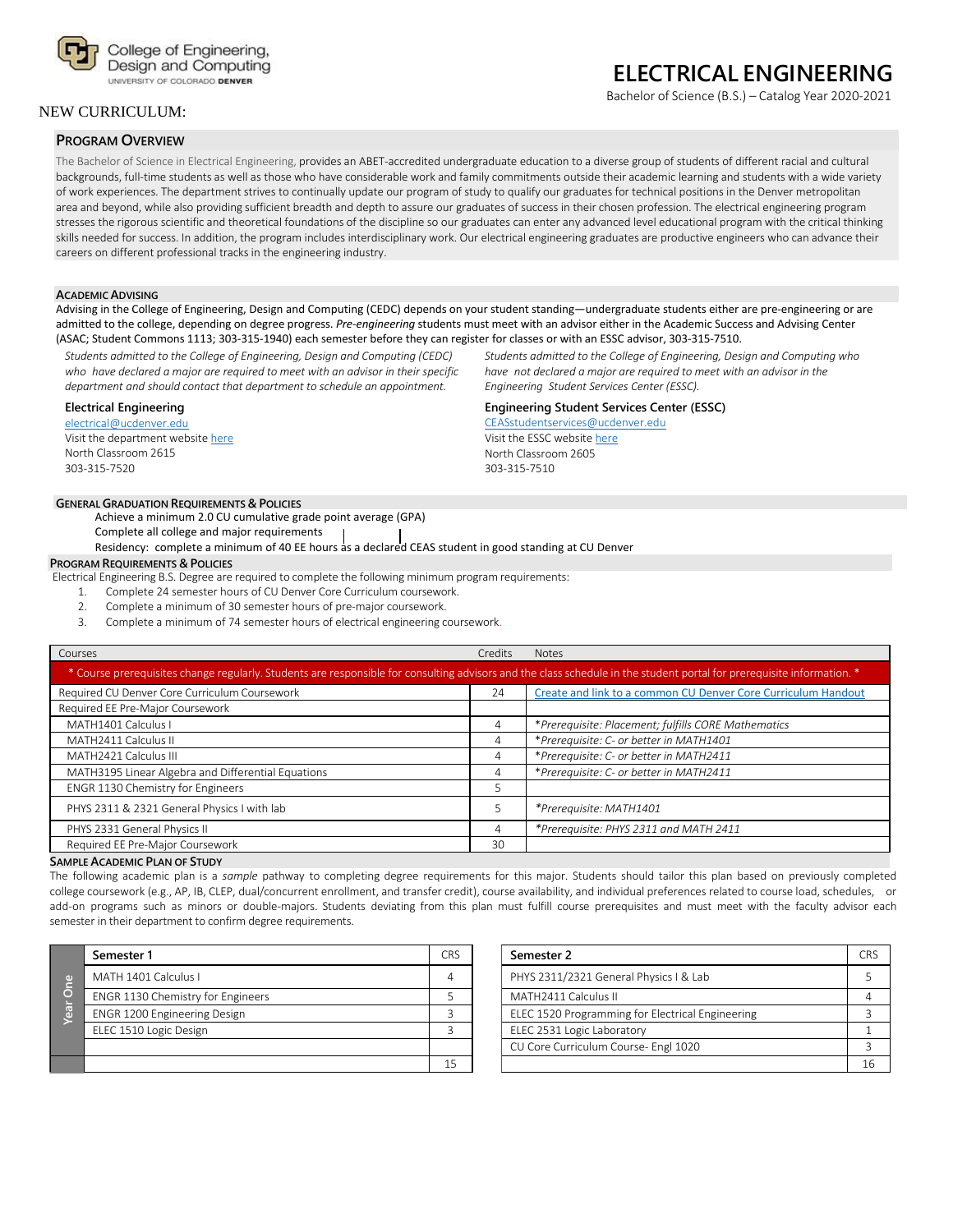## **ELECTRICAL ENGINEERING**

Bachelor of Science (B.S.) – Catalog Year 2020-2021

|            | Semester 3                                                  | CR <sup>s</sup> |
|------------|-------------------------------------------------------------|-----------------|
|            | MATH2421 Calculus III                                       |                 |
| <b>Two</b> | ELEC 2132 Circuits Analysis II                              |                 |
| Year       | PHYS2331 General Physics II                                 |                 |
|            | ENGL 2030 Core Composition II                               |                 |
|            | MATH 3195 OR MATH 3191 AND MATH 3200 Linear Alg & Diff. EQU |                 |
|            |                                                             | 18              |

| Semester 5                           | CR <sup>&lt;</sup> |
|--------------------------------------|--------------------|
| ELEC 3133 Electromagnetic Fields     |                    |
| ELEC 3225 Electronics                |                    |
| ELEC 3316 Linear Systems             |                    |
| ELEC 3900 Fabrication and Design Lab |                    |
| CU Core Curriculum                   |                    |
|                                      |                    |
|                                      |                    |
|                                      |                    |
|                                      |                    |

| Semester 7                                          |  |
|-----------------------------------------------------|--|
| ELEC 4309 Senior Design I project- Fall only course |  |
| ENGR 3400 Technology and Culture                    |  |
| <b>ELEC Specialty 4xxx</b>                          |  |
| <b>ELEC Specialty 4xxx</b>                          |  |
| CU Core Curriculum                                  |  |
|                                                     |  |

| bachelor of Science (B.S.)<br>Catalog TCal 2020 2023 |            |
|------------------------------------------------------|------------|
| Semester 4                                           | <b>CRS</b> |
| ELEC 2142 Circuits Analysis II                       |            |
| ELEC 2520 Embedded Systems Engr.                     |            |
| ELEC 3817 Eng. Probability and Stat.                 |            |
| ELEC 2651 Signal processing                          |            |
| CU Core Curriculum Course                            |            |
|                                                      | 15         |

| Semester 6                        | <b>CRS</b> |
|-----------------------------------|------------|
| ELEC 3164 Energy Systems          | 3          |
| FLFC 3520 AI-IOT                  | 3          |
| ELEC 3701 Machine Learning for EE | 3          |
| ELEC 3724 Energy Systems Lab      |            |
| ELEC Specialty 4xxx & Lab         | 4          |
| CU Core Curriculum                | 3          |
|                                   |            |
|                                   |            |

| Semester 8                                            | CR <sup>s</sup> |
|-------------------------------------------------------|-----------------|
| ELEC 4319 Senior Design II project-Spring only course |                 |
| ELEC Specialty & Lab                                  |                 |
| <b>ELEC Specialty</b>                                 |                 |
| Professional Elective                                 |                 |
| CU Core Curriculum                                    |                 |
|                                                       | 16              |

|                                                                                                                                                                                                                           |                               |                  | −                                               | LLLC 21-72 CITCONS ARRIVED IT                         | ັ              |
|---------------------------------------------------------------------------------------------------------------------------------------------------------------------------------------------------------------------------|-------------------------------|------------------|-------------------------------------------------|-------------------------------------------------------|----------------|
| ELEC 2132 Circuits Analysis II                                                                                                                                                                                            |                               |                  | $\overline{3}$                                  | ELEC 2520 Embedded Systems Engr.                      | 3              |
| Year Two<br>PHYS2331 General Physics II                                                                                                                                                                                   | ENGL 2030 Core Composition II |                  |                                                 | ELEC 3817 Eng. Probability and Stat.                  | 3              |
|                                                                                                                                                                                                                           |                               |                  |                                                 | ELEC 2651 Signal processing                           |                |
| MATH 3195 OR MATH 3191 AND MATH 3200 Linear Alg & Diff. EQU                                                                                                                                                               |                               |                  | 3<br>$\overline{4}$                             | CU Core Curriculum Course                             | 3              |
|                                                                                                                                                                                                                           |                               |                  |                                                 |                                                       |                |
|                                                                                                                                                                                                                           |                               |                  | 18                                              |                                                       | 15             |
| Semester 5                                                                                                                                                                                                                |                               |                  | <b>CRS</b>                                      |                                                       | <b>CRS</b>     |
| ELEC 3133 Electromagnetic Fields                                                                                                                                                                                          |                               |                  | 3                                               | Semester 6                                            |                |
| ELEC 3225 Electronics                                                                                                                                                                                                     |                               |                  | $\overline{4}$                                  | ELEC 3164 Energy Systems                              | 3              |
| ELEC 3316 Linear Systems                                                                                                                                                                                                  |                               |                  | 3                                               | ELEC 3520 AI-IOT                                      | 3              |
| ELEC 3900 Fabrication and Design Lab                                                                                                                                                                                      |                               |                  | $\overline{3}$                                  | ELEC 3701 Machine Learning for EE                     | 3              |
|                                                                                                                                                                                                                           |                               |                  | $\overline{3}$                                  | ELEC 3724 Energy Systems Lab                          | $\mathbf{1}$   |
| CU Core Curriculum                                                                                                                                                                                                        |                               |                  |                                                 | ELEC Specialty 4xxx & Lab                             | $\overline{4}$ |
|                                                                                                                                                                                                                           |                               |                  |                                                 | CU Core Curriculum                                    | 3              |
|                                                                                                                                                                                                                           |                               |                  | 16                                              |                                                       | 17             |
|                                                                                                                                                                                                                           |                               |                  |                                                 |                                                       |                |
| Semester 7                                                                                                                                                                                                                |                               |                  | CRS                                             | Semester 8                                            | <b>CRS</b>     |
| ELEC 4309 Senior Design I project- Fall only course                                                                                                                                                                       |                               |                  | 3                                               | ELEC 4319 Senior Design II project-Spring only course | 3              |
| ENGR 3400 Technology and Culture                                                                                                                                                                                          |                               |                  | 3                                               | ELEC Specialty & Lab                                  | 4              |
| <b>ELEC Specialty 4xxx</b>                                                                                                                                                                                                |                               |                  | 3                                               | <b>ELEC Specialty</b>                                 | 3              |
| <b>ELEC Specialty 4xxx</b>                                                                                                                                                                                                |                               |                  | 3                                               | Professional Elective                                 | 3              |
| CU Core Curriculum                                                                                                                                                                                                        |                               |                  | 3                                               | CU Core Curriculum                                    | 3              |
|                                                                                                                                                                                                                           |                               |                  | 15                                              |                                                       | 16             |
| Courses                                                                                                                                                                                                                   | Credits                       |                  |                                                 |                                                       |                |
| * Course prerequisites change regularly. Students are responsible for consulting advisors and the class schedule in                                                                                                       |                               | Notes            |                                                 |                                                       |                |
| the student portal for prerequisite information. *                                                                                                                                                                        |                               |                  |                                                 |                                                       |                |
| Required Coursework (Continued)                                                                                                                                                                                           |                               |                  |                                                 |                                                       |                |
| ENGR 1200 Engineering Design                                                                                                                                                                                              | 3                             |                  |                                                 |                                                       |                |
| ELEC 1510 Digital Logic                                                                                                                                                                                                   | 3                             |                  |                                                 |                                                       |                |
| ELEC 1520 Programming for Elec. Engineers                                                                                                                                                                                 | 3                             | $\ast$           |                                                 |                                                       |                |
| ELEC 2132 Circuits Analysis I                                                                                                                                                                                             | 3                             |                  |                                                 | *Prerequisite: PHYS 2311 and MATH 2411                |                |
| ELEC 2142 Circuits Analysis II                                                                                                                                                                                            | $\overline{3}$                | <b>ELEC 2132</b> |                                                 | * Prerequisite: MATH 2421, PHYS 2331 and              |                |
| ELEC 2531 Logic Lab                                                                                                                                                                                                       | $\mathbf{1}$                  |                  | * Prerequisite: ELEC 1510                       |                                                       |                |
| ELEC 2520 Embedded Systems Engr.                                                                                                                                                                                          | 3                             |                  | * Prerequisite: ELEC 1520                       |                                                       |                |
| ELEC 2651 Signal processing                                                                                                                                                                                               | 3                             |                  |                                                 | * Corequisite: Math 3195,                             |                |
| ELEC 3133 Electromagnetic Fields                                                                                                                                                                                          | $\overline{3}$                |                  |                                                 | * Prerequisite: MATH 3195, MATH 2421, PHYS            |                |
| ELEC 3164 Energy Systems                                                                                                                                                                                                  | 3                             |                  | 2331 and ELEC 2132<br>* Prerequisite: ELEC 2142 |                                                       |                |
| ELEC 3225 Electronics                                                                                                                                                                                                     | $\overline{4}$                |                  |                                                 | * Prerequisite: ELEC 2142 and ENGR 1130               |                |
| ELEC 3316 Signals and Systems                                                                                                                                                                                             | 3                             |                  |                                                 |                                                       |                |
| <b>ELEC 3520 AI-IOT</b>                                                                                                                                                                                                   |                               |                  |                                                 |                                                       |                |
|                                                                                                                                                                                                                           |                               |                  |                                                 | *Prerequisite: Elec 2142 and Elec 2651                |                |
|                                                                                                                                                                                                                           | 3                             |                  |                                                 | *Prerequisite: Elec 2520 and Elec 2531                |                |
| Elec 3701 Machine Learning                                                                                                                                                                                                | 3                             |                  | Math 3195                                       | *Prerequisite: Elec 3817, Elec 2520 and               |                |
|                                                                                                                                                                                                                           | $\mathbf{1}$                  |                  |                                                 | *Prerequisite: ELEC 2142 and Co-Requisite             |                |
| ELEC 3724 Energy Systems Lab                                                                                                                                                                                              |                               | <b>ELEC 3164</b> |                                                 |                                                       |                |
| ELEC 3817 Probability and Statics                                                                                                                                                                                         | 3                             |                  |                                                 | * Prerequisite: MATH 3195, MATH 2421                  |                |
| ELEC 3900 Circuit Design and Fab. Lab                                                                                                                                                                                     | 3                             |                  |                                                 | * Prerequisite: ELEC 2142 Co-requisite Elec 3225      |                |
|                                                                                                                                                                                                                           |                               |                  |                                                 |                                                       |                |
| Total Required EE credit hours:                                                                                                                                                                                           | 48                            |                  |                                                 |                                                       |                |
| Senior Capstone Courses:<br>ELEC Senior Design I and Design II Elec 4309 and<br>Elec 4319                                                                                                                                 | 6                             |                  |                                                 |                                                       |                |
| EE Senior Specialty courses with 2 Labs<br>Choose five approved Electrical Engineering<br>Specialty Courses plus two one hour labs.<br>One professional Electives: The list of course to<br>choose from are posted in the | 17<br>3                       |                  |                                                 | Check individual courses for prerequisites            |                |
| EE Undergraduate program guide.<br><b>Total Program Hours:</b>                                                                                                                                                            | 128                           |                  |                                                 |                                                       |                |